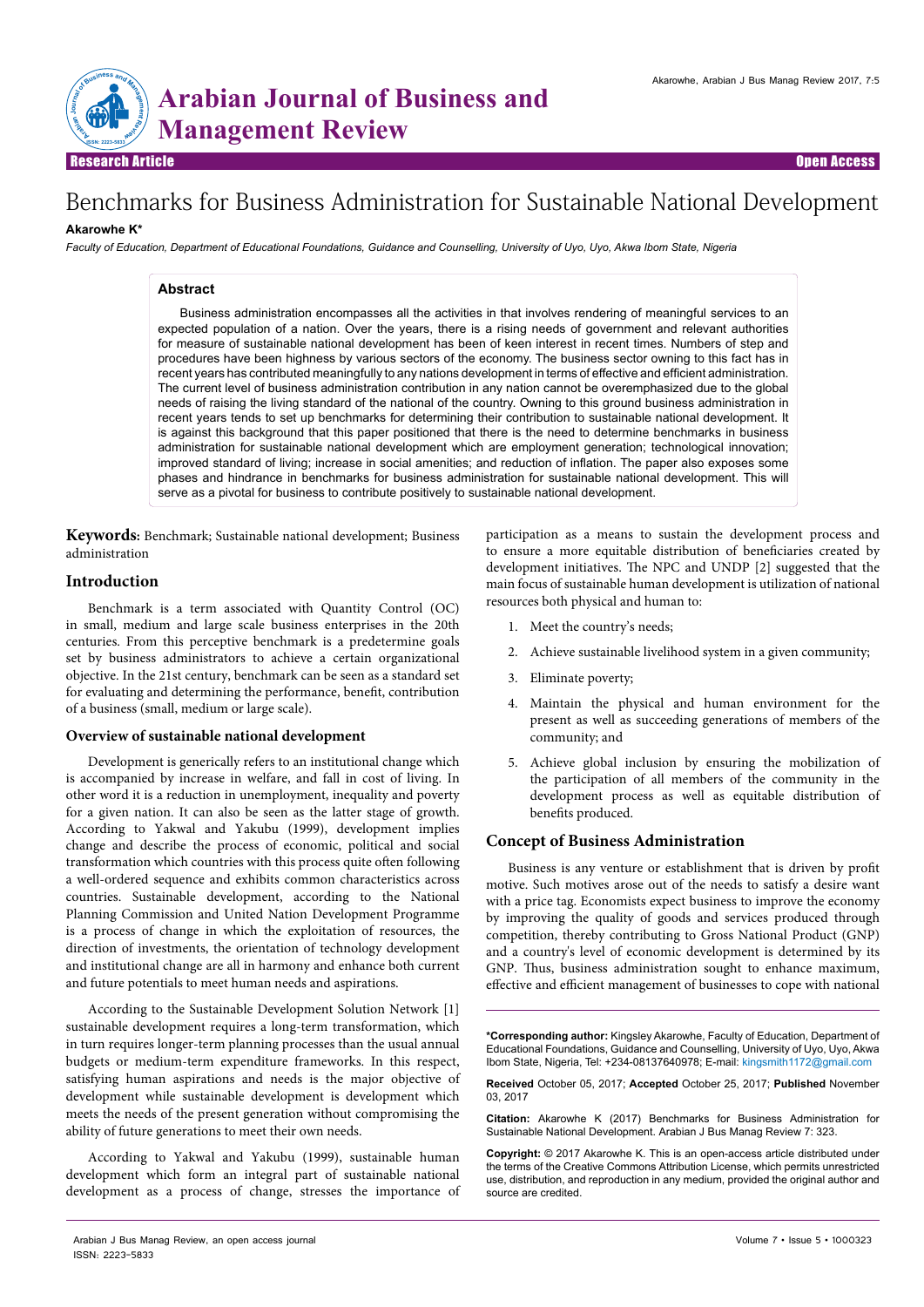needs in terms of sustainable development. Business administration is compound term for any profitable outfit which involves service rending. According to Karen [3] business administration is a comprehensive and a purposeful outfit by an entrepreneur to direct a given establishment with the aim of maximizing profit and minimizing loss. Aluko and Sonaike [4] contended that business administration is a sub-set of business which projected benefits cannot be overestimated. Through business administration, businesses are expected to encourage innovations by seeking to improve their products and services [3,5].

# **Benchmarks in business administration for sustainable national development**

In recent years the following are some of the benchmarks in business administration for sustainable national development:

Employment Generation: Before independence government establishment were the major employment of labor but these days with many business set up by entrepreneurs many people have gained employment with these enterprises and this has reduced the dependence on government establishment and large firms for employment. Effective and efficient business administration tends to be one of major employer of labor which helps in sustainable national development. These people employed receive their salaries and wages from these administrators of these businesses which will help them increase their standard of living.

2. Technological Innovation: Business administration brings about technological innovation in Nigeria. In most cases administrator of small, medium and large scale business brings about the emergence of new things in our environment. Most of the administrators of small medium and large scale business are highly intellectual and with the rate of advancement in technology the managers do not relent instead they carry on continuous research on how to improve on existing technologies. In the studies carries out by Aluko and Sonaike [4] it shows that small scale businesses in Nigeria acquires or improve domestic technology in the production of several goods such as bakery products, soft drinks, textiles, foot wears and soap production etc. and what seems to have been acquired was just further improvement in the technology of production so as to improve the quality of these goods.

3. Improved standard of living: Standard of living is the level of quality people in a particular society or country enjoying their living, which is not only affected by their level of income but the quality and quantity of goods and services made available to them. Small scale businesses, whether in manufacturing industry or services industry such as retailing, entertainment etc. contribute a great deal to the uplift in the standard of living of the people residing in the society where they are found.

4. Increase in Social Amenities: In recent times, business administration has ensure that establishment of businesses is accompanied by provision social amenities like pipe borne water, housing units at affordable prices, healthcare facilities, educational assistance etc. as their social responsibilities in communities in which they operate. Since poverty has a direct link to lack of basic needs of life (food, shelter, and clothing), provision of social amenities by entrepreneurs will help to eradicate poverty in Nigeria.

Reduction of Inflation: Inflation is not a new phenomenon in Nigeria. Gbosi and Omoke [6] defined inflation as a general increase in the prices of goods and services in all sectors of an economy. To stabilize prices of goods and services in Nigeria, concerted effort is needed. In this regard, business administrators' tends to minimize cost of production of goods and services maximize profit taking into consideration the income per-head of the national of a country, through minimizing price of products. The implication is that more goods and services would be made available at affordable prices for the teaming Nigeria population. Prices of goods and services will be low when supply is higher than demand thereby enabling people with less income to buy basic necessaries.

# **Phase of benchmarks for business administration for sustainable national development**

In business administration various phases of implementing benchmark has been identified but for this study, I will use the Kelessidis [7] five phase of implementing benchmark.

Planning: During this phase the organization determines which process to benchmark and against what type of organization (small, medium, or large scale enterprise). Here, we identify customer needs and expectations. Also success factors are taking into consideration. Here it involve member of the organization (from top-to-bottom staffs) involve in team work a team through decisive memorandum.

2. Analysis: In this phase, data are analyzed to determine the performance gap between the source organization and the recipient organization. An indication of best practice is then evident. Here, there is a team work by members of the organization after field work compare data for meaningful decision.

3. Integration: It involves the preparation of the recipient for implementation of actions. it is done after data has been analyzed, steps are now taking to consider data from the field to real complex situation in the organization.

4. Action: This is the phase where the actions are implemented within the recipient organization. Here, goals are set by the organization and also it decides on change process through strong monitoring process and communication networks.

5. Maturity: This involves continuous monitoring of the process and enables continuous learning and provides input for continuous improvement within the recipient organization.

# **Hindrances faced in benchmarks for business administration for sustainable national development**

Hindrances faced in benchmarks for business administration for sustainable national development in recent times are as follows:

1. Poor Planning and Evaluation: Business administration in most small, medium and large scale businesses tend to be poor strategic planners and seldom and inconsistently review their business performance [8,9]. Monkhouse [10] found that SMEs barely use nonfinancial measures let alone employ more complex and time consuming benchmarking techniques.

2. Cost: Business administrations in small businesses are also unlikely to be able to employ consultants to assist with the process [10]. Cost also prevents smaller businesses from gaining membership to associations who may be pro-active in providing its members with benchmarking data. A study conducted by Wright in 1993 found that expense was one of the most common reasons why small firms were prevented from benchmarking [10].

3. Lack of Awareness and Understanding: Lack of understanding about how to go about benchmarking is also a problem. Within the small

ISSN: 2223-5833